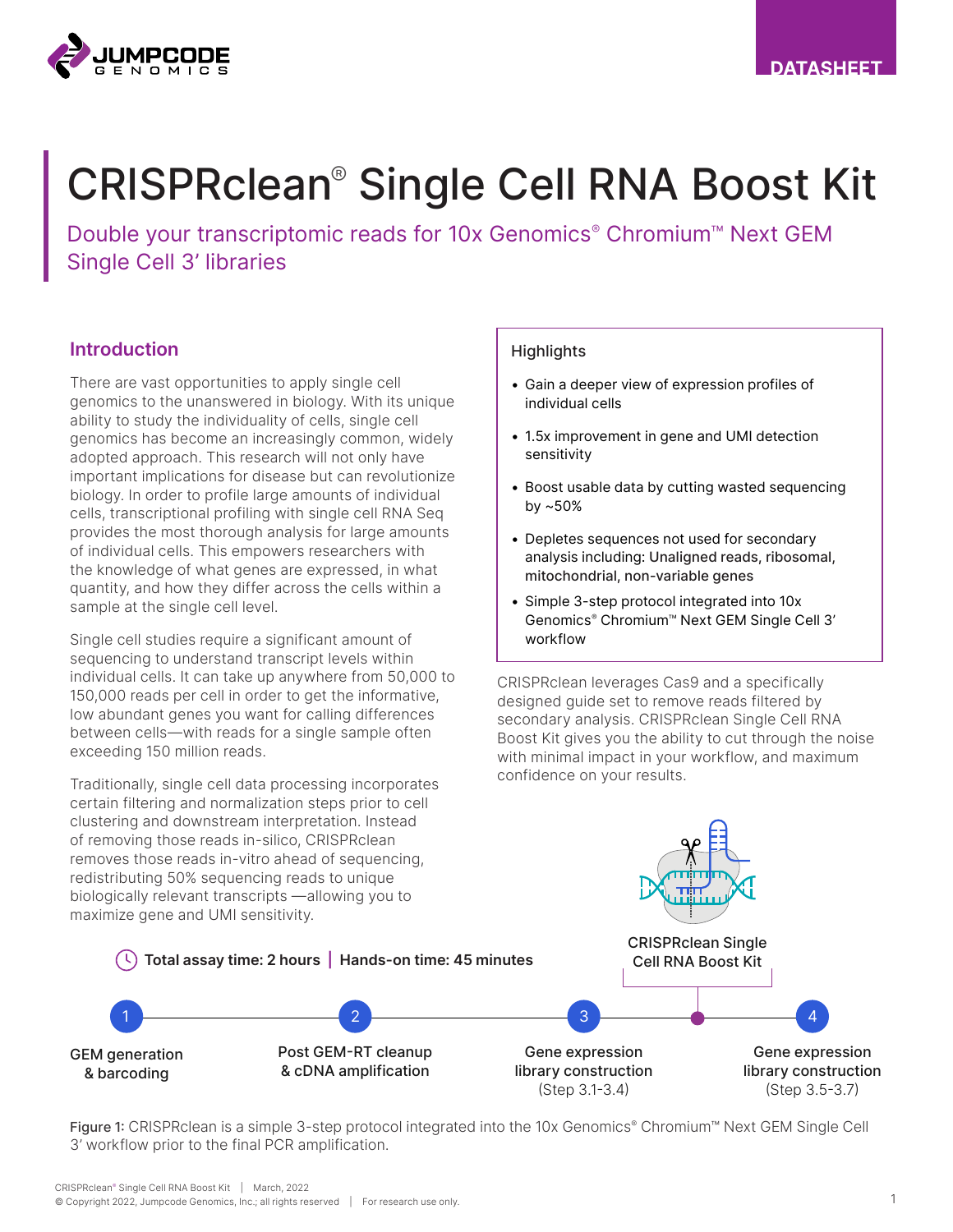

Content for depletion was designed by analyzing a cohort of publicly available single cell 10x Genomics<sup>®</sup> data, roughly 30-50% of reads aligned to the genome but not the transcriptome, and thus, were conventionally ignored. By tailoring guides to deplete these genomic intervals in addition to the highest expressed protein coding ribosomal and mitochondrial genes, we exhibited the ability to redistribute ~50% of reads through in-silico depletion across samples representing 14 sample types (Table 1).

| <b>Designed</b><br>to deplete | <b>Description</b>                                                                     |
|-------------------------------|----------------------------------------------------------------------------------------|
| Ribosomal,<br>mitochondrial   | Poly A ribosomal, mitochondrial<br>genes. Abundant ribosomal and<br>mitochondrial rRNA |
| Unaligned reads               | Reads that do not align to the<br>transcriptome                                        |
| Non-variable genes            | 155 genes commonly expressed<br>across 14 different sample types                       |

Table 1: CRISPRclean Single Cell RNA Boost Kit redistributed ~50% of reads through in-silico depletion by depleting unaligned intervals and abundant protein coding ribosomal and mitochondrial genes.



Figure 2: 100% increase in reads mapped to the transcriptome with CRISPRclean. Filtered reads were not used for secondary analysis.

#### **Methods**

PBMC samples were isolated from a donor and prepared using 10x Genomics® Chromium™ Next GEM Single Cell 3' Reagent Kit (v3.1) protocol. 150 ng of cDNA product collected at the end of Step 3.4 in the Next GEM Single Cell 3' Reagent Kit protocol was used as starting material for CRISPRclean Single Cell RNA Boost Kit protocol.

The 10x protocol was resumed at step 3.5 with depleted libraries. Four libraries were loaded onto a P3-100 cycle flow cell and sequenced on a NextSeq™ 2000. We recovered ~11,000 cells per sample, each with >25,000 reads per cell.

Raw sequencing reads were processed through Cell Ranger and then used the filtered feature barcode matrix and performed secondary analysis using [Pegasus,](https://pegasus.readthedocs.io/en/stable/) the python based single cell toolbox. This included all cell filtering and normalization as well as the generation of UMAP plots and single cell trajectory plots.

## 1.5x improvement in detection sensitivity with depletion





Figure 3: 1.5x improvement in detection sensitivity of genes and UMIs per cell for depleted PBMC samples compared to undepleted sample.

#### Equivalent performance with ~50% less reads

|                 | <b>Undepleted</b> | <b>CRISPRclean</b><br><b>Depleted</b> |
|-----------------|-------------------|---------------------------------------|
| Reads per cell  | 27,000            | 13,500                                |
| Number of cells | 11,479            | 11,479                                |
| Genes per cell  | 1,353             | 1,340                                 |
| UMIs per cell   | 1,976             | 1,905                                 |

Table 2: Detect the same number of genes and UMIs with reduced sequencing.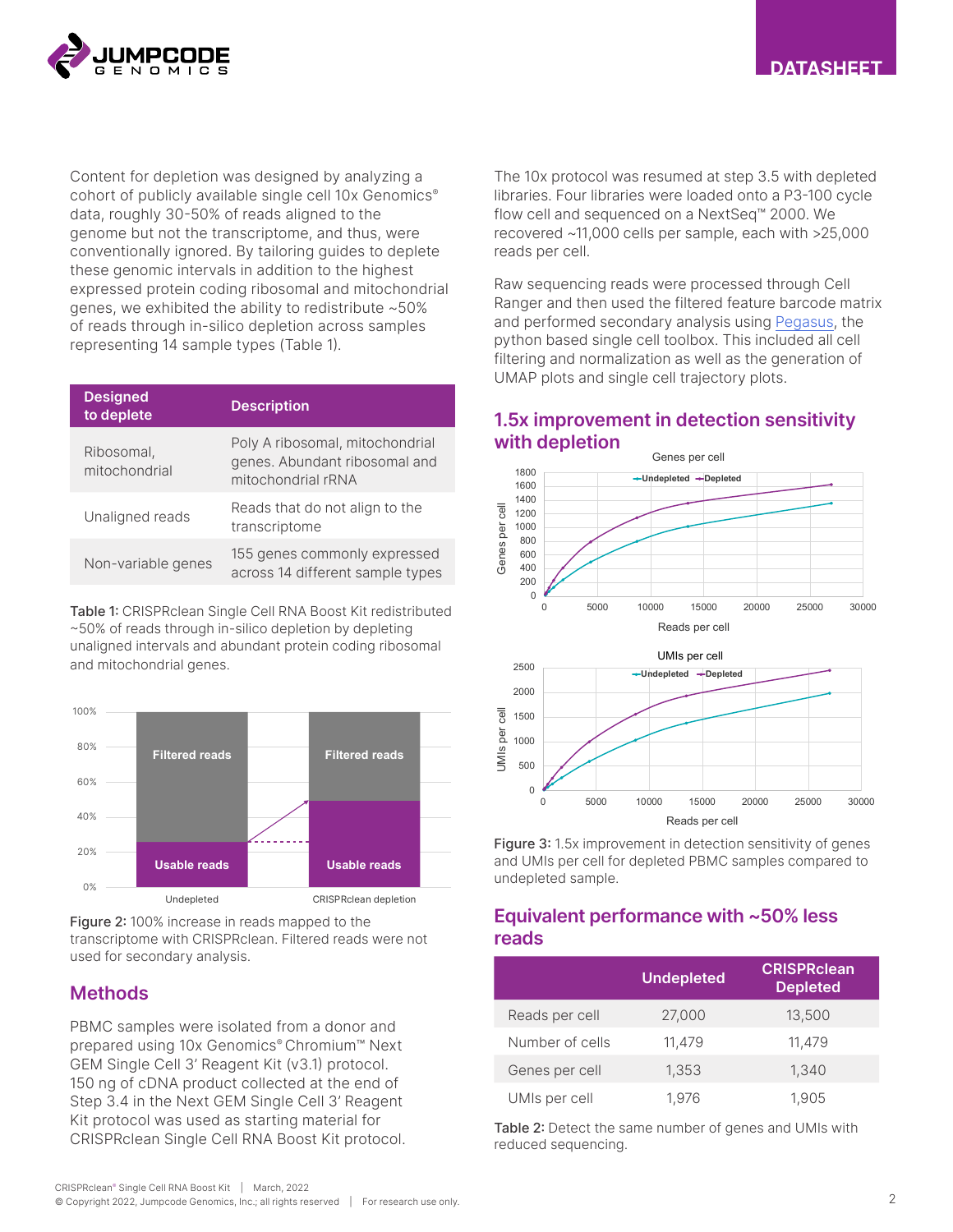



## Gain a deeper view of expression profiles

Undepleted (27k reads per cell) Depleted (13.5k reads per cell)



Figure 4: UMAP plots of cell clusters with and without depletion using PBMC samples showed that depletion did not perturb cell type calls. 1 additional cell types were identified in depleted samples.

|                                | Undepleted (27k reads /cell) |                       | Depleted (13.5k reads/cell) |                       |
|--------------------------------|------------------------------|-----------------------|-----------------------------|-----------------------|
| <b>Cell Type</b>               | <b>Cell Number</b>           | <b>Cell Frequency</b> | <b>Cell Number</b>          | <b>Cell Frequency</b> |
| Naïve T Cell                   | 2,414                        | 22%                   | 2,216                       | 21%                   |
| CD14+ Monocyte                 | 2,260                        | 21%                   | 1,949                       | 18%                   |
| T Helper Cell                  | 2,254                        | 21%                   | 2,372                       | 22%                   |
| Natural Killer Cell            | 1,468                        | 14%                   | 1,444                       | 13%                   |
| Cytotoxic T Cell               | 994                          | 9%                    | 982                         | 9%                    |
| <b>B</b> Cell                  | 693                          | 6%                    | 683                         | 6%                    |
| Red Blood Cell                 | 246                          | 2%                    | 272                         | 3%                    |
| T Regulatory Cell              | 203                          | 2%                    | 295                         | 3%                    |
| Megakaryocyte                  | 165                          | 2%                    | 288                         | 3%                    |
| Plasmacytoid<br>Dendritic Cell | 67                           | $1\%$                 | 61                          | $1\%$                 |
| CD16+ Monocyte                 | $\overline{0}$               | 0%                    | 209                         | 2%                    |
|                                |                              | 10,764                |                             | 10,771                |

Table 3: Improvement in cell frequency for CRISPRclean depleted PBMC samples compared to undepleted samples using Pegasus, a secondary analysis single cell toolbox.